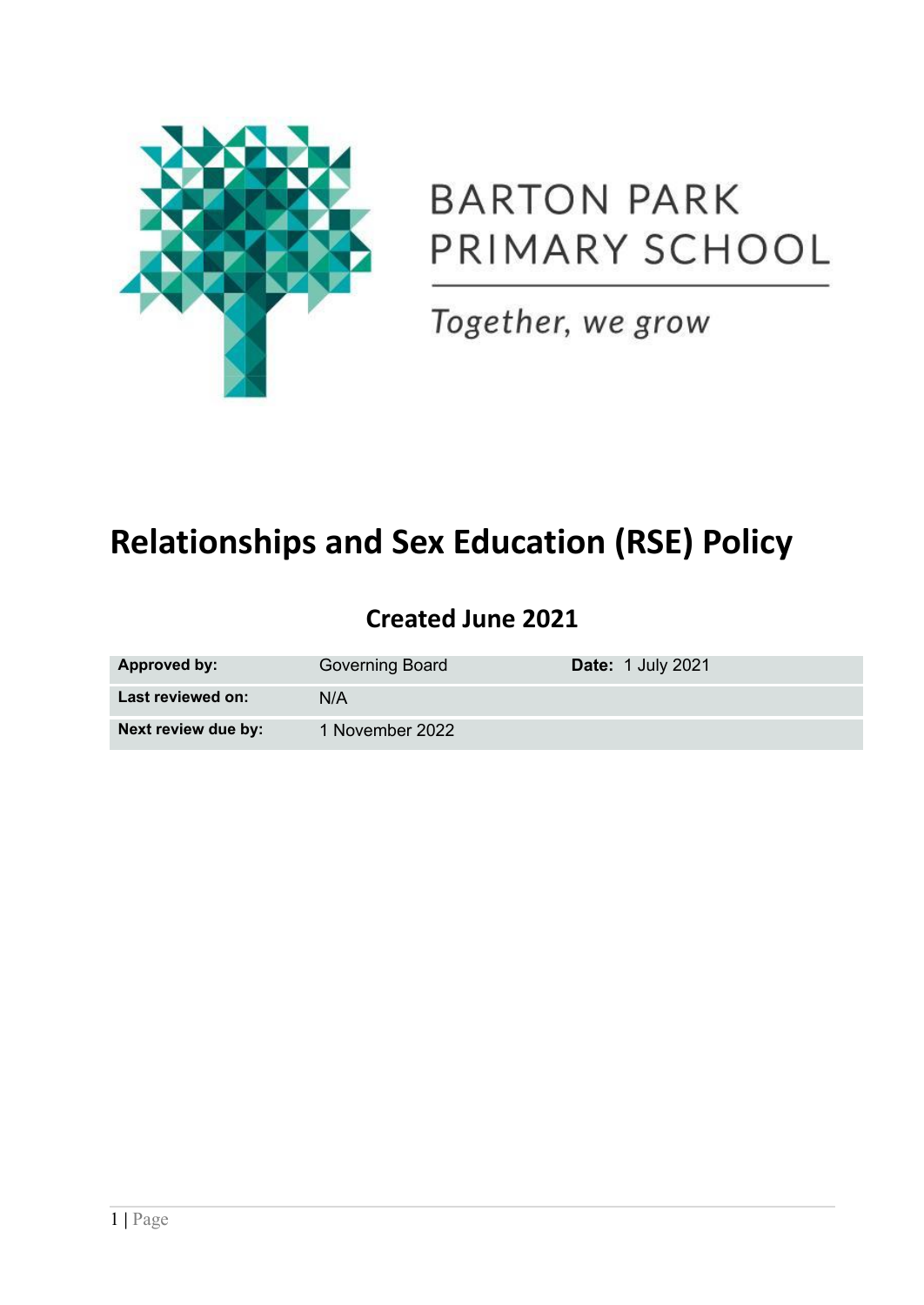**[Introduction](#page-2-0)** 

[Compulsory aspects of Relationships, Sex and Health Education \(RSE\)](#page-2-1)

[RSE and statutory duties in school](#page-2-2)

[Monitoring and Review](#page-3-0)

**[Equalities](#page-4-0)** 

[The aims of our RSE curriculum](#page-4-1)

[Withdrawal from RSE lessons](#page-7-0)

[Working with parents and carers](#page-7-1)

[Organisation of RSE at Barton Park](#page-8-0)

[Differentiation/SEN](#page-8-1)

[Language within RSE lessons](#page-8-2)

[Teaching Sensitive and Controversial Issues](#page-8-3)

[Answering Difficult Questions and Sensitive Issues](#page-9-0)

[Confidentiality and Child Protection/Safeguarding Issues](#page-9-1)

**[Dissemination](#page-9-2)** 

[Policy Review](#page-9-3)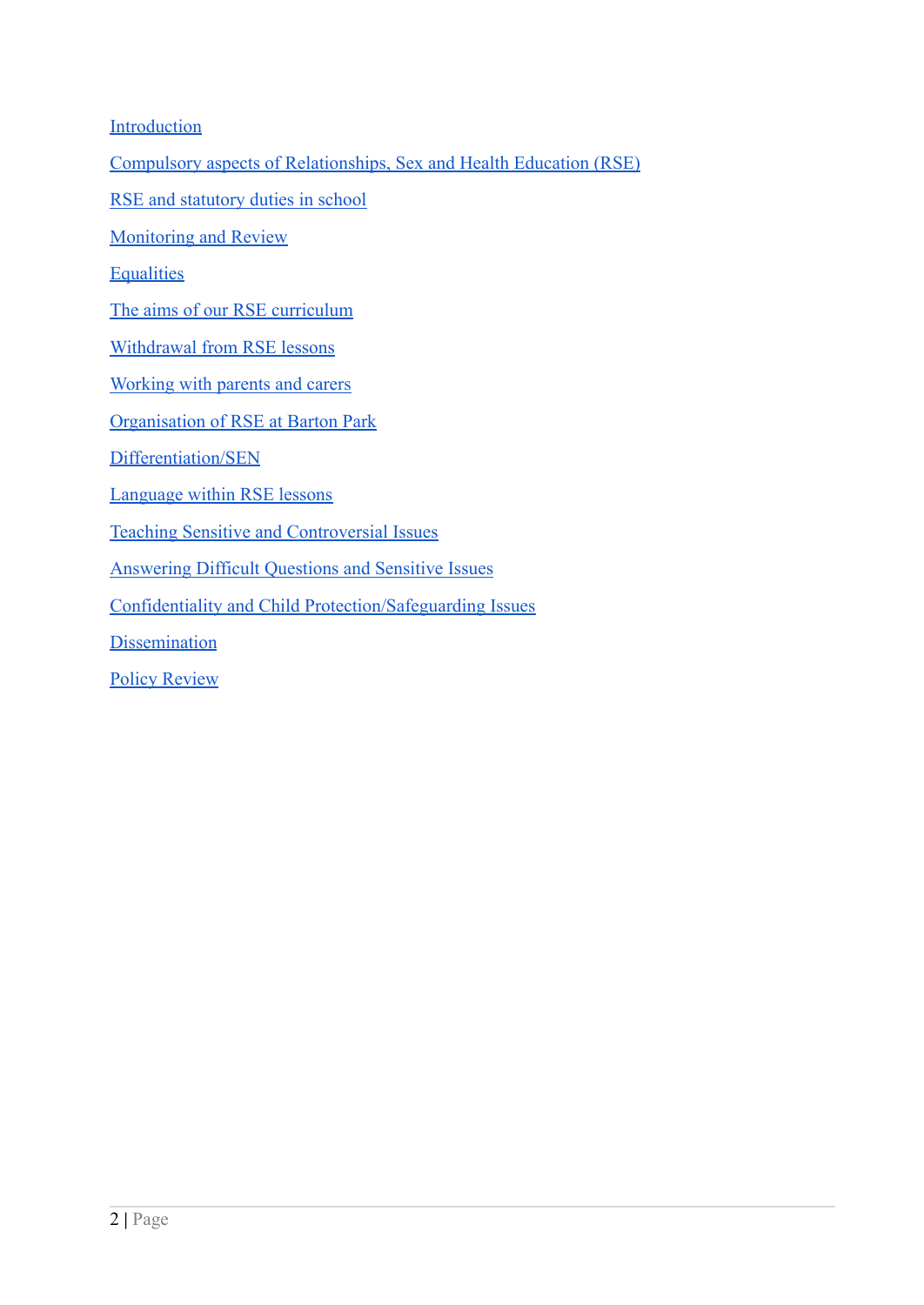## <span id="page-2-0"></span>**Introduction**

All schools must provide a curriculum that is broadly based, balanced and meets the needs of all pupils. Under section 78 of the Education Act 2002 and the Academies Act 2010, a PSHE curriculum:

- Promotes the spiritual, moral, cultural, mental and physical development of pupils at the school and of society, and
- Prepares pupils at the school for the opportunities, responsibilities and experiences of later life.

The Government's PSHE (Personal, Social, and Health) education review of PSHE Education (March 2013) stated that the subject would remain non-statutory and that no new programmes of study would be published. However, an amendment to the Children and Social Work Act 2017 made Relationship and Health Education at primary; and Relationships, Sex, and Health Education at secondary, statutory subjects. This became active from **September 2020**.

## <span id="page-2-1"></span>**Compulsory aspects of Relationships, Sex and Health Education (RSE)**

From September 2020, Relationships Education is compulsory for all primary schools as set out in the DfE Guidance (2019). RSE is about the emotional, social and cultural development of pupils, and involves learning about healthy relationships, sexuality, healthy lifestyles, diversity and personal identity. RSE involves a combination of sharing information, and exploring issues and values.

As a primary academy school we must provide relationships education to all pupils as per section 34 of the Children and Social work act 2017. For all schools there is also a statutory duty to provide Health Education. This includes primary aged children learning about the 'changing adolescent body' included in the expected outcomes for primary Health Education.

End of primary expectations and curriculum content is given in the Relationships Education, Relationships and Sex Education, and Health Education DfE guidance (2019). It is up to schools to determine how this is taught as part of a broad and balanced curriculum. Where a school delivers this is part of a whole programme of PSHE (Personal Social and Health Education), such as "Jigsaw," which Barton Park follows, they are free to continue with this approach. We teach RSE as set out in this policy.

**The sex education contained in the National Curriculum science is compulsory in maintained schools.** Although we do not have to follow the National Curriculum as an academy primary, we are expected to offer all pupils a curriculum that is similar to the National Curriculum including requirements to teach science which would include the elements of sex education contained in the science curriculum. **In KS1 this includes learning about the basic parts of the human body, and noticing how animals, including humans, have offspring when they grow into adults. In KS2 this consists of learning about the life cycles of mammals, amphibians, insects and birds; describing the changes as humans develop to old age; the life process of reproduction in some plants and animals; and learning about the changes experienced in puberty.**

All primary schools are legally obliged to have an up-to-date policy for Relationships and Sex Education that describes the content and organisation of RSE. This policy is a working document which provides guidance and information on all aspects of RSE in our school for staff, parents/carers and governors. To be accessible to all of these groups the document needs to be available on request and presented in a way that is easy to understand.

## <span id="page-2-2"></span>**RSE and statutory duties in school**

RSE plays a very important part in fulfilling the statutory safeguarding duties all schools have to meet. RSE helps children understand the difference between safe and abusive relationships and equips them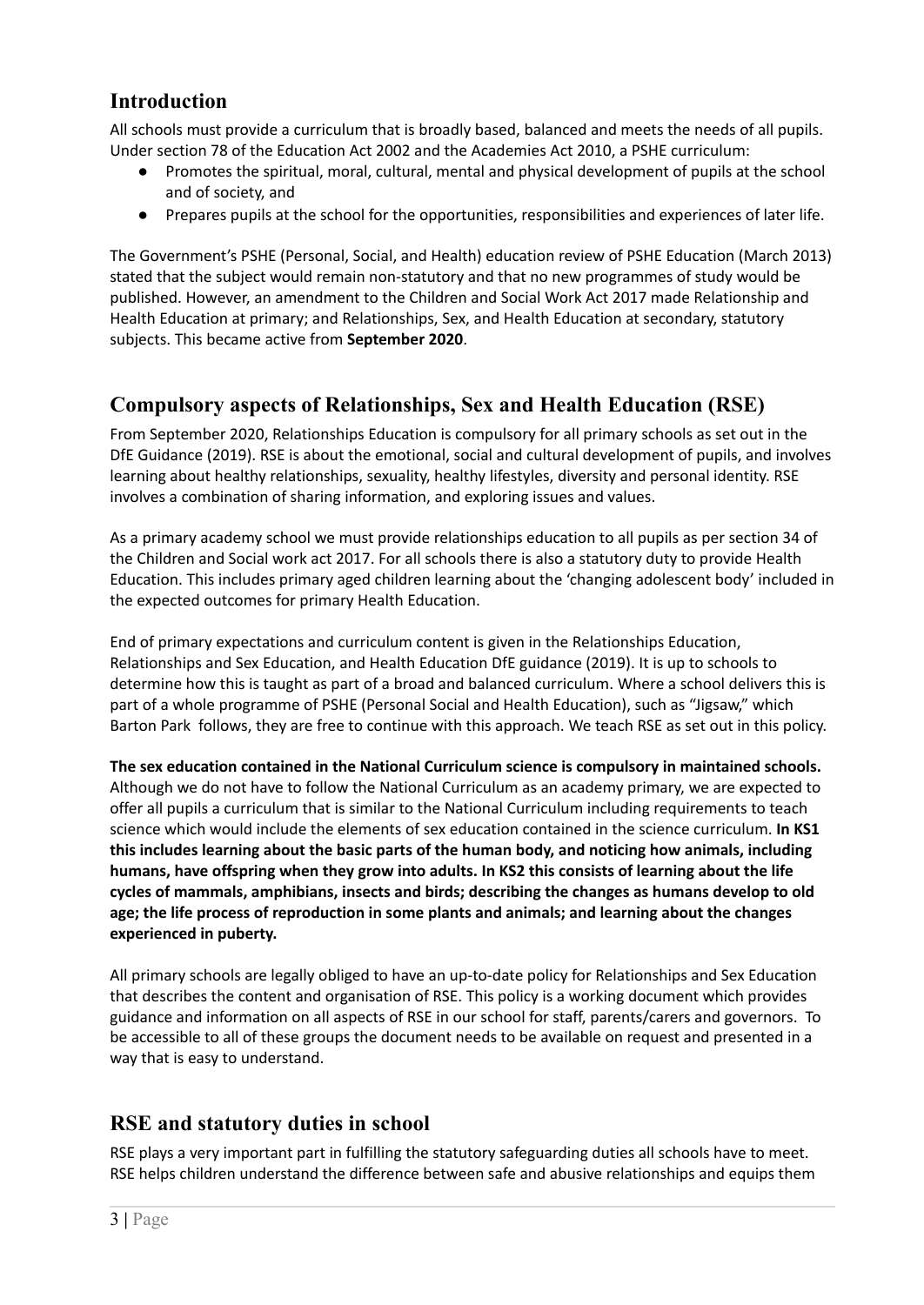with the skills to get help if they need it. Schools have responsibilities for safeguarding and a legal duty to promote pupil well-being (Education and Inspections Act 2006 Section 38).

- Sex and Relationships Education (RSE) is an important part of PSHE Education (DfE, 2014).
- When any school provides RSE they must have regard to the [Secretary](http://webarchive.nationalarchives.gov.uk/20130401151715/https:/www.education.gov.uk/publications/eOrderingDownload/DfES-0116-2000%20SRE.pdf) of State's guidance; this is a statutory duty. Academies do not have to provide RSE but must also have regard to the Secretary of State's guidance when they do (DfE, 2013). Ofsted will evaluate how schools help to ensure a healthy lifestyle for their children (Ofsted, 2013, Subsidiary Guidance Para 64).
- It is compulsory for all maintained schools to teach the parts of sex education that fall under National Curriculum Science which must be taught to all pupils of primary and secondary age e.g. the biological aspects of puberty and reproduction (Education Act 1996, National Curriculum 2014).

RSE has clear links with other school and Trust policies aimed at promoting pupils' spiritual, moral, social and cultural development, including the:

- Anti-Bullying Policy
- Behaviour Policy
- Drug and Alcohol Education Policy
- Equal Opportunities Policy
- Health and Safety Policy
- ICT Policy and Safe Internet Use Policy
- Inclusion Policy
- RE Policy
- Safeguarding/Child Protection Policy
- Special Educational Needs Policy

At Barton Park Primary School, RSE is delivered through the Jigsaw PSHE programme.

#### **The role of the Headteacher and Governing body**

It is the responsibility of the headteacher to ensure that staff and parents are informed about the RSE policy, and that the policy is implemented effectively. It is also the headteacher's responsibility to ensure that members of staff are given sufficient training, so that they can teach effectively and handle any difficult issues with sensitivity.

The headteacher liaises with external agencies regarding the school RSE programme and ensures that all adults who work with children on these issues are aware of the school policy, and that they work within this framework. The headteacher monitors this policy on a regular basis and reports to governors, when requested, on the effectiveness of the policy.

It is the responsibility of the Governors to ensure that as well as fulfilling their legal obligations, the governing boards should also make sure that:

- All pupils make progress in achieving the expected educational outcomes in regard to RSE
- RSE is well led, effectively managed and well planned
- Teaching is delivered in ways that are accessible to all pupils with SEND
- Clear information is provided for parents on the subject content and the right to request that their child is withdrawn
- The subjects are resourced, staffed and timetabled in a way that ensures that the school can fulfil its legal obligations

## <span id="page-3-0"></span>**Monitoring and Review**

The school will monitor the RSE policy on an annual basis. The Headteacher and PSHE Lead will report their findings and recommendations to the governing body, as necessary, if the policy needs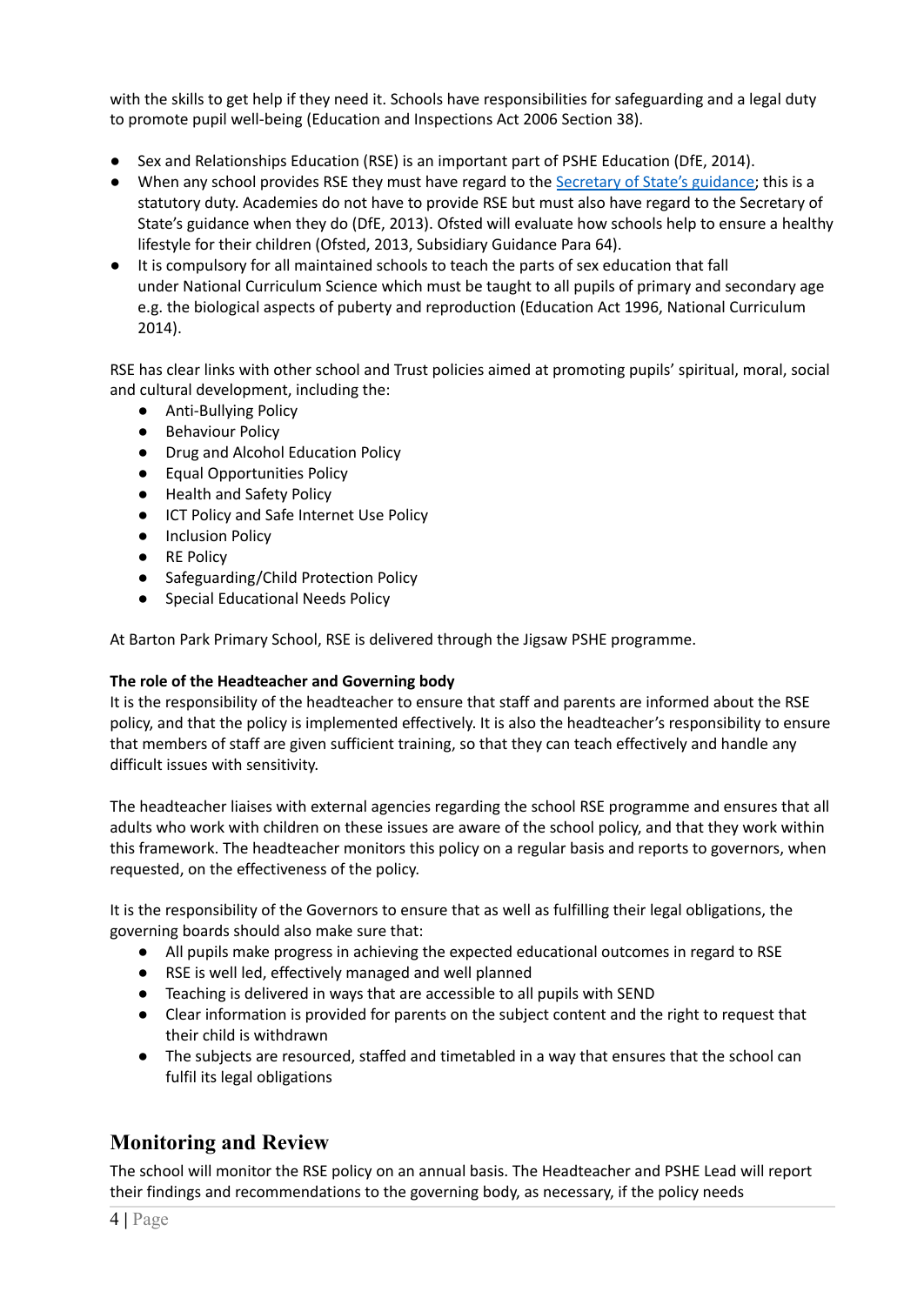modification. Barton Park gives serious consideration to any comments from parents about the sex education programme, and makes a record of all such comments, saved in the SLT (senior leader team) drive. Governors require the headteacher to keep a written record, giving details of the content and delivery of the RSE programme that is taught in our school. Governors will scrutinise materials to check they are in accordance with the school's ethos.

Parents and carers have the right to see sample materials used within the teaching of RSE and can do so by prior appointment with the PSHE Lead and/or Headteacher.

## <span id="page-4-0"></span>**Equalities**

The Equality Act 2010 covers the way the curriculum is delivered, as schools and other education providers must ensure that issues are taught in a way that does not subject pupils to discrimination. Schools have a duty under the Equality Act to ensure that teaching is accessible to all children and young people, including those who are lesbian, gay, bisexual and transgender (LGBT). Inclusive RSE will foster good relations between pupils, tackle all types of prejudice – including homophobia – and promote understanding and respect. The Department for Education has produced advice on The Equality Act 2010 and schools (DfE, 2014b).

Schools have a legal duty to promote equality (Equality Act, 2010) and to combat bullying (Education Act, 2006) (which includes homophobic, sexist, sexual and transphobic bullying) and Section 4.2 of the national curriculum (2014) states "Teachers should take account of their duties under equal opportunities legislation that covers race, disability, sex, religion or belief, sexual orientation, pregnancy and maternity, and gender reassignment."

## <span id="page-4-1"></span>**The aims of our RSE curriculum**

At Barton Park Primary School we believe that effective Relationship and Sex Education can make a significant contribution to the knowledge, skills and understanding needed by pupils if they are to lead confident, healthy, independent lives and to become informed, active and responsible citizens. It is an intrinsic part of the physical, intellectual and emotional growth of an individual.

'Sex and Relationship Education (RSE) is lifelong learning process of acquiring information, developing skills and forming positive beliefs and attitudes about sex, sexuality, relationships and feelings' (Sex Education Forum, 1999).

"The right to education includes the right to sexual education, which is both a human right in itself and *an indispensable means of realising other human rights, such as the right to health, the right to information and sexual and reproductive rights."* Report to the UN General Assembly - July 2010 | Item 69, paragraph 18

Relationship and Sex Education is delivered through the PSHE (Jigsaw Scheme) curriculum and the National Science curriculum. Through our RSE curriculum we aim to:

- Provide a framework in which sensitive discussions can take place
- Prepare pupils for puberty, and give them an understanding of sexual development and the importance of health and hygiene
- Enable children to make responsible and informed decisions about their health and well-being.
- Help pupils develop feelings of self-respect, confidence and empathy
- Create a positive culture around issues of sexuality and relationships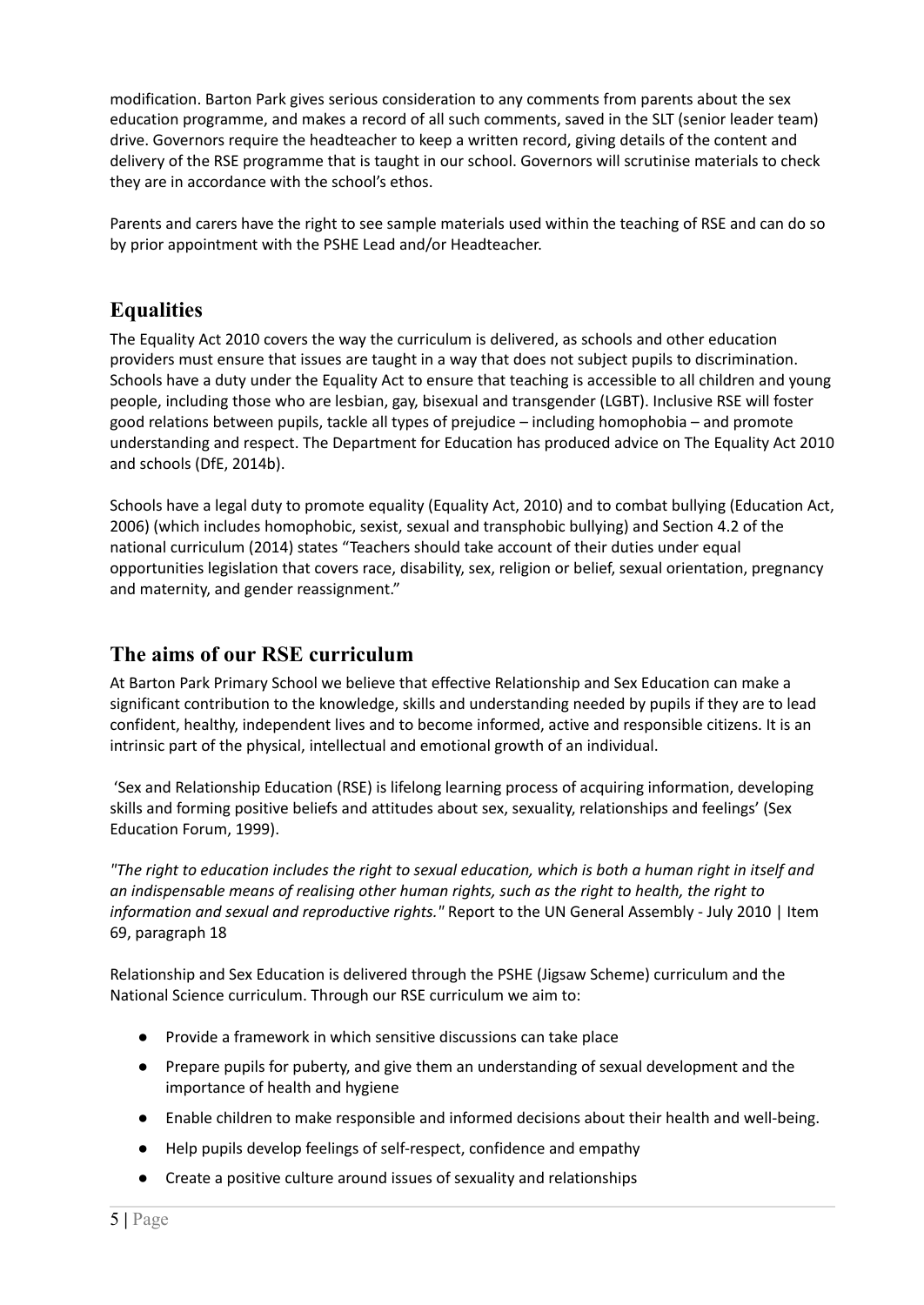- Teach pupils the correct vocabulary to describe themselves and their bodies
- Develop the personal skills needed by pupils if they are to establish and maintain positive and safe relationships.

#### **Jigsaw RSE Content**

At Barton Park, Relationships Education will be taught during Summer 1 each year as part of the "Relationships" puzzle of our Jigsaw PSHE programme. Sex Education will be taught through our 'Changing Me' puzzle and this will be taught in Summer 2 each year. The grid below shows specific RSE content for each year group:

| <u>Age</u> |                                                                                                                                                                                                                                                                                                                                                                                                                                                                                                                                                                                                                                                                                                                                                         |
|------------|---------------------------------------------------------------------------------------------------------------------------------------------------------------------------------------------------------------------------------------------------------------------------------------------------------------------------------------------------------------------------------------------------------------------------------------------------------------------------------------------------------------------------------------------------------------------------------------------------------------------------------------------------------------------------------------------------------------------------------------------------------|
| $4 - 5$    | Family life; making friends; falling out and making up; being a good friend; dealing with bullying;<br>growing up -how have I changed from baby to now; bodies (NOT including names of sexual parts);<br>respecting my body and looking after it e.g. personal hygiene.                                                                                                                                                                                                                                                                                                                                                                                                                                                                                 |
| $5 - 6$    | Recognising bullying and how to deal with it; celebrating differences between people; making<br>new friends; belonging to a family; being a good friend; physical contact preferences; people who<br>help us; qualities as a friend and person; celebrating people who are special to me; life cycles -<br>animal and human; changes in me; changes since being a baby; differences between female and<br>male bodies (correct terminology: penis, vagina, testicles, vulva); respecting my body and<br>understand which parts are private.                                                                                                                                                                                                             |
| $6 - 7$    | Assumptions and stereotypes about gender; understanding bullying; standing up for self and<br>others; making new friends; gender diversity; celebrating difference and remaining friends;<br>learning with others; group cooperation; different types of family; physical contact boundaries;<br>friendship and conflict; secrets (including those that might worry us); trust and appreciation;<br>expressing appreciation for special relationships; life cycles in nature; growing from young to old;<br>increasing independence; differences in female and male bodies (correct terminology);<br>assertiveness; appreciate that some parts of my body are private.                                                                                  |
| $7 - 8$    | Seeing things from others' perspectives; Families and their differences; family conflict and how to<br>manage it (child-centred); witnessing bullying and how to solve it; homophobic bullying;<br>recognising how words can be hurtful; giving and receiving compliments; respect for myself and<br>others; healthy and safe choices; family roles and responsibilities; friendship and negotiation;<br>keeping safe online and who to go to for help; being aware of how my choices affect<br>Others; awareness of how other children have different lives; expressing appreciation for family<br>and friends; how babies grow; understanding a baby's needs; outside body changes at puberty;<br>inside body changes at puberty; family stereotypes. |
| $8 - 9$    | Challenging assumptions; judging by appearance; accepting self and others; understanding<br>influences; understanding bullying including the role of the bystander; problem-solving in<br>relationships; identifying how special and unique everyone is; first impressions; working in a<br>group; celebrating contributions of others; healthier friendships; group dynamics; assertiveness;<br>peer pressure; celebrating inner strength; jealousy; love and loss; memories of loved ones;<br>getting on and falling out; girlfriends and boyfriends; showing appreciation to people and<br>animals; being unique; having a baby (simple explanation of conception); girls and puberty; boys<br>and puberty; confidence in change; accepting change.  |
| $9 - 10$   | Cultural differences and how they can cause conflict; racism; rumours and name-calling; types of<br>bullying; enjoying and respecting other cultures; body image; self-recognition and self-worth;<br>building self-esteem; safer online communities; rights and responsibilities online; online gaming<br>and gambling; reducing screen time; dangers of online grooming;                                                                                                                                                                                                                                                                                                                                                                              |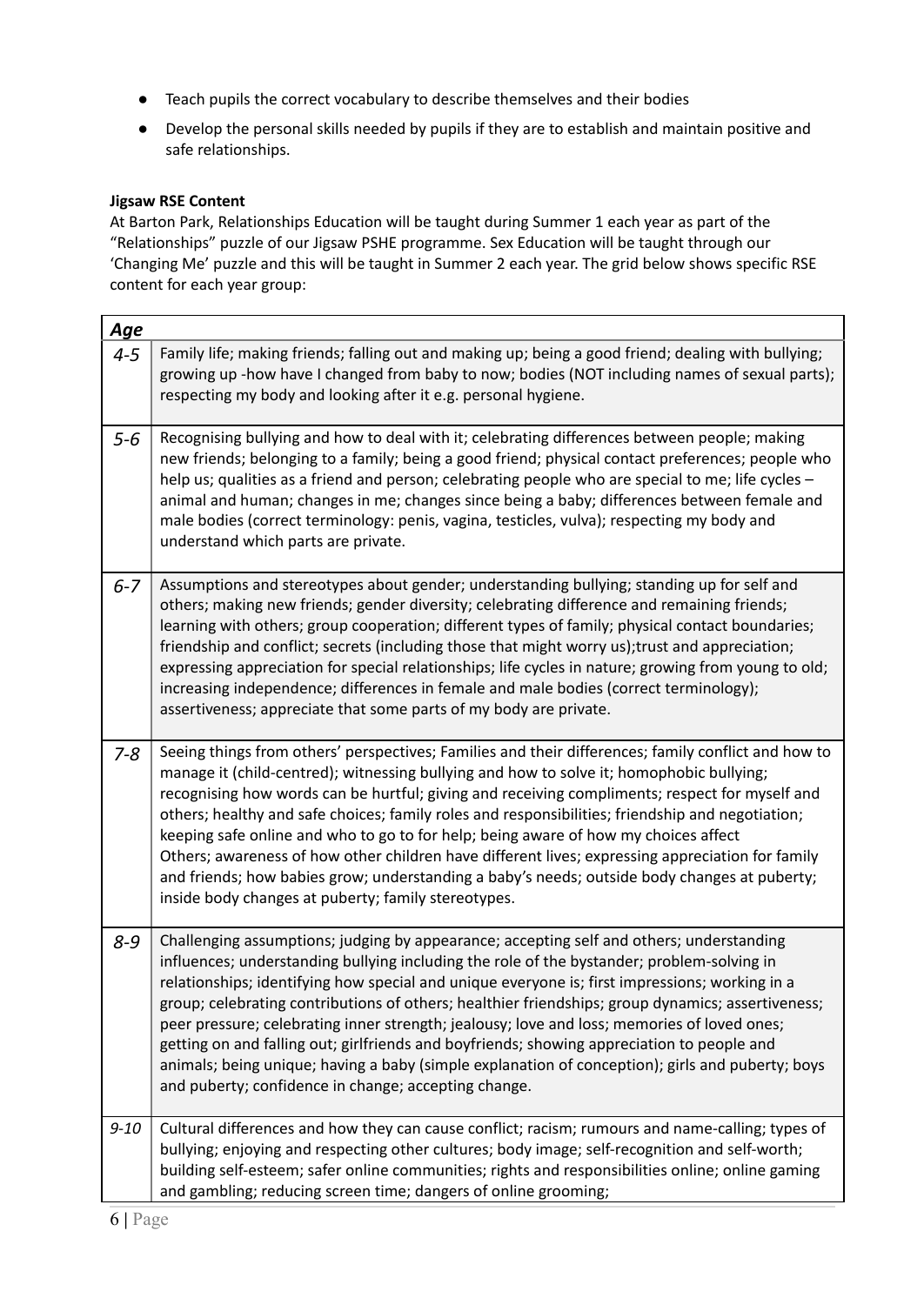|              | SMART internet safety rules; Self and body image; influence of online and media on<br>body image; puberty for girls; puberty for boys; conception (including IVF); growing responsibility;<br>coping with change.                                                                                                                                                                                                                                                                                                                                                                                                                                                                                                                                                                  |
|--------------|------------------------------------------------------------------------------------------------------------------------------------------------------------------------------------------------------------------------------------------------------------------------------------------------------------------------------------------------------------------------------------------------------------------------------------------------------------------------------------------------------------------------------------------------------------------------------------------------------------------------------------------------------------------------------------------------------------------------------------------------------------------------------------|
| $10 -$<br>11 | Children's universal rights; feeling welcome and valued; choices, consequences and<br>rewards; group dynamics; democracy, having a voice; anti-social behaviour; role-modelling;<br>perceptions of normality; understanding disability; understanding what transgender means;<br>power struggles; understanding bullying; inclusion/exclusion; difference as conflict; difference as<br>celebration; empathy; exploitation, including 'county-lines' and gang culture; love and loss;<br>managing feelings; power and control; assertiveness; technology safety; responsibility with<br>technology use; self-image, body image; puberty and feelings; conception to birth; reflections<br>about change; physical attraction; respect and consent; boyfriends/girlfriends; sexting. |

#### **Jigsaw Health Education**

Effective Health Education can make a significant contribution to the development of the personal skills needed by pupils as they grow up. It also enables young people to make responsible and informed decisions about their own and others' health and well-being.

The Health Education programme at our school reflects the school ethos and demonstrates and encourages the following values:

- o Respect for self
- o Respect for others
- o Responsibility for their own actions
- o Responsibility for their family, friends, schools and wider community

#### The grid below shows specific Health Education content for each year group:

| Age     |                                                                                                                                                                                                                                                                                                                                                                                                                                                                                                                                                  |
|---------|--------------------------------------------------------------------------------------------------------------------------------------------------------------------------------------------------------------------------------------------------------------------------------------------------------------------------------------------------------------------------------------------------------------------------------------------------------------------------------------------------------------------------------------------------|
| $4 - 5$ | Understanding feelings; Identifying talents; being special; challenges;<br>perseverance; goal-setting; overcoming obstacles; seeking help; physical activity;<br>healthy food; sleep; keeping clean; being safe; respecting my body; growing up;<br>growth and change; fun and fears; celebrations.                                                                                                                                                                                                                                              |
| $5 - 6$ | Feeling special and safe; rewards and feeling proud; consequences; setting goals;<br>identifying successes and achievements; tackling new challenges; identifying and<br>overcoming obstacles; feelings of success; keeping myself healthy; healthier<br>lifestyle choices (including oral health); keeping clean; being safe; medicine<br>safety/safety with household items; road safety; linking health and happiness;<br>people who help us; changes in me; changes since being a baby; linking growing<br>and learning; coping with change. |
| $6 - 7$ | Hopes and fears for the year; recognising feelings; achieving realistic goals;<br>perseverance; motivation; healthier choices; relaxation; healthy eating and<br>nutrition; healthier snacks and sharing food; growing from young to old.                                                                                                                                                                                                                                                                                                        |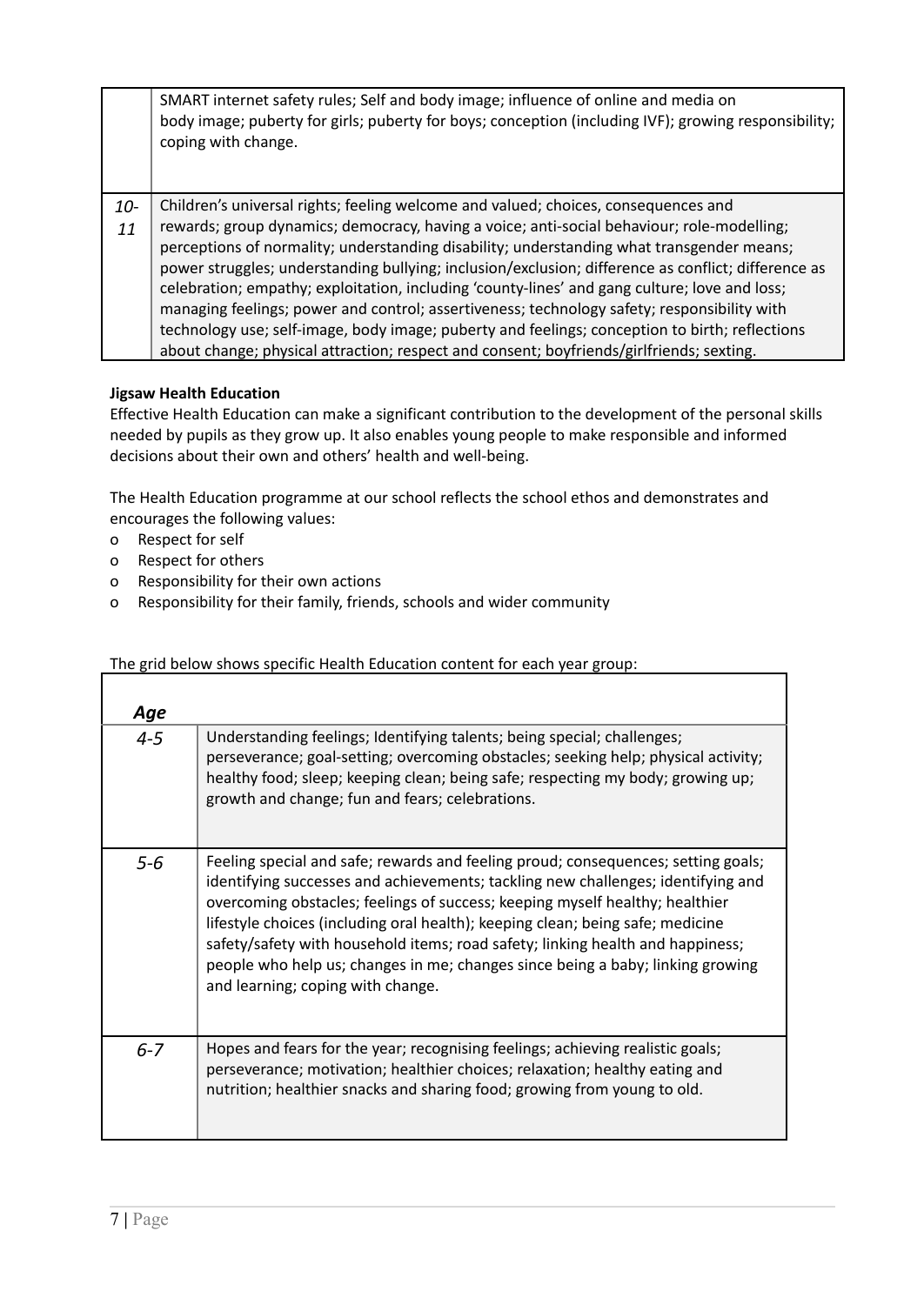| $7 - 8$   | Self-identity and worth; positivity in challenges; responsible choices; giving and<br>receiving compliments; difficult challenges and achieving<br>Success; dreams and ambitions; new challenges; motivation and enthusiasm;<br>recognising and trying to overcome obstacles; evaluating learning processes;<br>managing feelings; simple budgeting; exercise; fitness challenges; food labelling<br>and healthy swaps; attitudes towards drugs; keeping safe and why it's<br>important online and offline; respect for myself and others<br>healthy and safe choices; body changes at puberty.                                                                                                               |
|-----------|---------------------------------------------------------------------------------------------------------------------------------------------------------------------------------------------------------------------------------------------------------------------------------------------------------------------------------------------------------------------------------------------------------------------------------------------------------------------------------------------------------------------------------------------------------------------------------------------------------------------------------------------------------------------------------------------------------------|
| $8 - 9$   | What motivates behaviour; rewards and consequences; accepting self and others;<br>understanding influences; hopes and dreams;<br>overcoming disappointment; creating new, realistic dreams; achieving goals;<br>resilience; positive attitudes; healthier friendships; group dynamics; smoking;<br>alcohol; assertiveness; peer pressure; celebrating inner strength; jealousy; love<br>and loss; memories of loved ones; body changes at puberty.                                                                                                                                                                                                                                                            |
| $9 - 10$  | Being a citizen; rights and responsibilities; rewards and consequences; how<br>behaviour affects groups; democracy, having a voice, participating; material wealth<br>and happiness; future dreams; the importance of money; jobs and careers; dream<br>job and how to get there; goals in different cultures; supporting others (charity);<br>motivation; smoking, including vaping; alcohol; alcohol and anti-social behaviour;<br>emergency aid; body image; relationships with food; healthy and safe choices;<br>motivation and behaviour; changes in the body at puberty.                                                                                                                               |
| $10 - 11$ | Choices, consequences and rewards; group dynamics; democracy, having a voice;<br>emotions in success; making a difference in the world; motivation; recognising<br>achievements; compliments; taking personal responsibility; how substances affect<br>the body; exploitation, including 'county lines' and gang culture; emotional and<br>mental health; managing stress; mental health; identifying mental health worries<br>and sources of support; love and loss; managing feelings; power and control;<br>assertiveness; technology safety; take responsibility with technology use;<br>self-image; body image; impact of media; discernment; puberty; reflections about<br>change; respect and consent. |

## <span id="page-7-0"></span>**Withdrawal from RSE lessons**

From September 2020, parents/carers have the right to withdraw their children from Sex Education provided at school **except for those parts included in statutory National Curriculum Science and that included within Statutory Relationships and Health Education**. Those parents/carers wishing to exercise this right are invited in to see the Headteacher in school who will explore any concerns and discuss any impact that withdrawal may have on the child. Once a child has been withdrawn they cannot take part in the **specific sex education lessons** until the request for withdrawal has been removed. **Parents and carers cannot withdraw from any aspect of Relationships Education and Health Education lessons covering the changing adolescent body (puberty).**

## <span id="page-7-1"></span>**Working with parents and carers**

The government guidance on RSE (DfEE 2000) emphasises the importance of schools working in partnership with parents and carers. Under current legislation schools should enable parents/carers to exercise their right to withdraw their children (until the age of 19) from any school RSE taught outside National Curriculum Science (Education Act 1996). This applies to maintained primary and secondary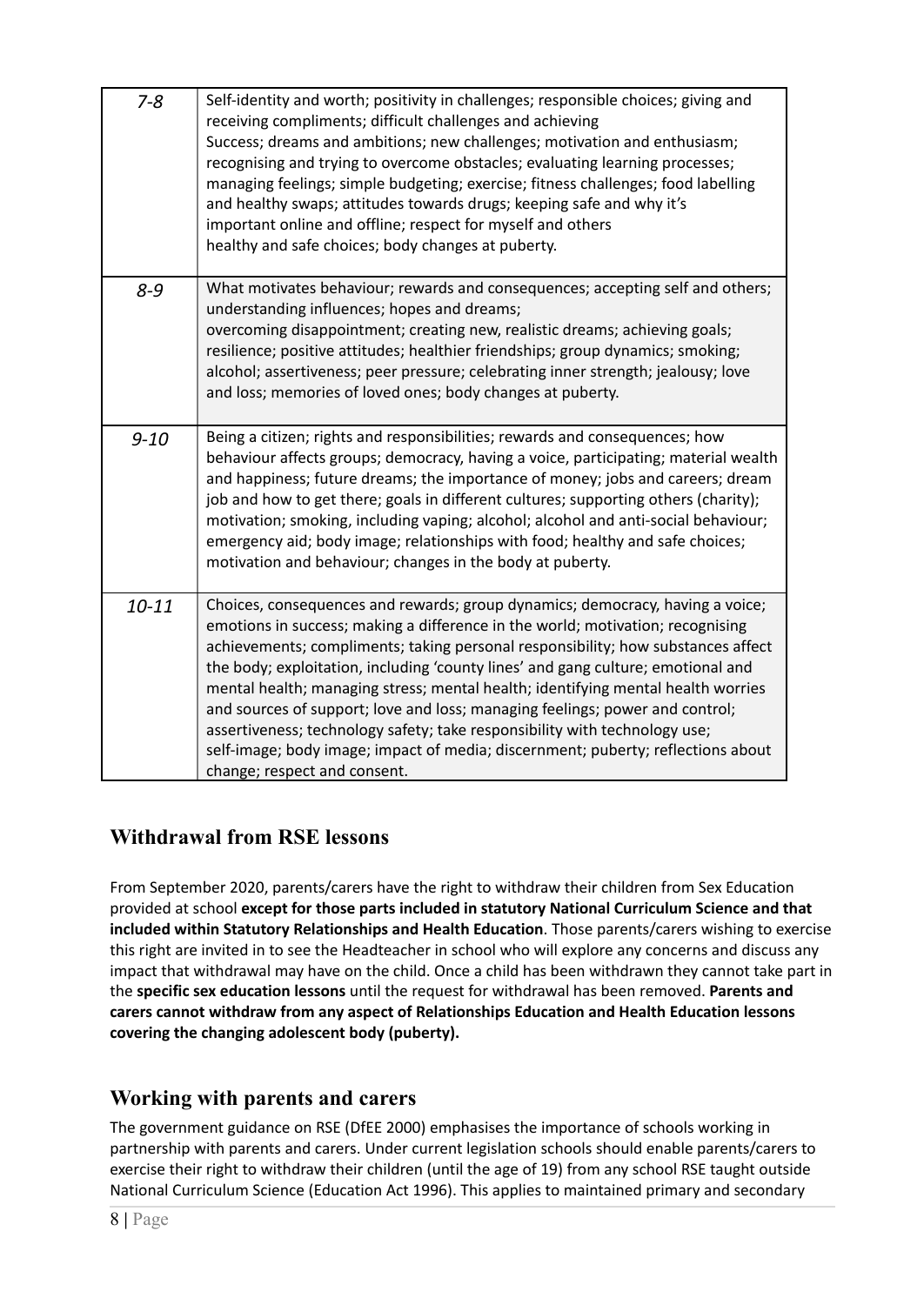schools and includes pupils attending a sixth form that is part of a school. It does not apply to sixth form colleges and further education colleges. Parents/carers have a legal right to see the school RSE policy and to be given a copy of it (Education Act 1996). Parents/carers should also be aware that schools are legally required to provide a broad and balanced curriculum. Sex and relationships topics can arise incidentally in other subjects, such as Science, and it is not possible to withdraw pupils from these relatively limited and often unplanned discussions.

## <span id="page-8-0"></span>**Organisation of RSE at Barton Park**

RSE will normally be delivered by class teachers in mixed gender groups other than when it is deemed more appropriate for topics to be covered in single sex groups.

Staff are responsible for:

- Delivering RSE in a sensitive way
- Modelling positive attitudes to RSE
- Monitoring progress
- Responding to the needs of individual pupils
- Responding appropriately to pupils whose parents wish them to withdraw from the non-statutory components of RSE.

Occasionally, appropriate and suitably experienced and/or knowledgeable visitors from outside school may be invited to contribute to the delivery of RSE in school. Visitors are sometimes invited into school because of the particular expertise or contribution they are able to make. All visitors are familiar with and understand the school's RSE policy and work within it, and all input to PSHE lessons are part of a planned programme and negotiated and agreed with staff in advance.

## <span id="page-8-1"></span>**Differentiation/SEN**

Jigsaw is written as a universal core curriculum provision for all children. Inclusivity is part of its philosophy. Teachers will need, as always, to tailor each Piece (lesson) to meet the needs of the children in their classes. To support this differentiation, many Jigsaw Pieces (lessons) suggest creative learning activities that allow children to choose the media with which they work and give them scope to work to their full potential. If any changes are implemented nationally, the school will make the necessary amendments.

## <span id="page-8-2"></span>**Language within RSE lessons**

During all RSE lessons across KS1 and KS2, the correct terms for all body parts and functions will be used. Sex-related slang words will be clarified in a factual way and it is made clear to pupils which words are potentially offensive and that from this point onwards, the correct terms will be used. This aims to prevent bullying of children for not knowing definitions and points out the offensive nature of some words.

## <span id="page-8-3"></span>**Teaching Sensitive and Controversial Issues**

Sensitive and controversial issues are certain to arise in learning from real-life experience. Teachers will be prepared to handle personal issues arising from the work, to deal sensitively with, and to follow up appropriately, disclosures made in a group or individual setting. Issues that we address that are likely to be sensitive and controversial because they have a political, social or personal impact or deal with values and beliefs include: family lifestyles and values, physical and medical issues, financial issues, bullying and bereavement.